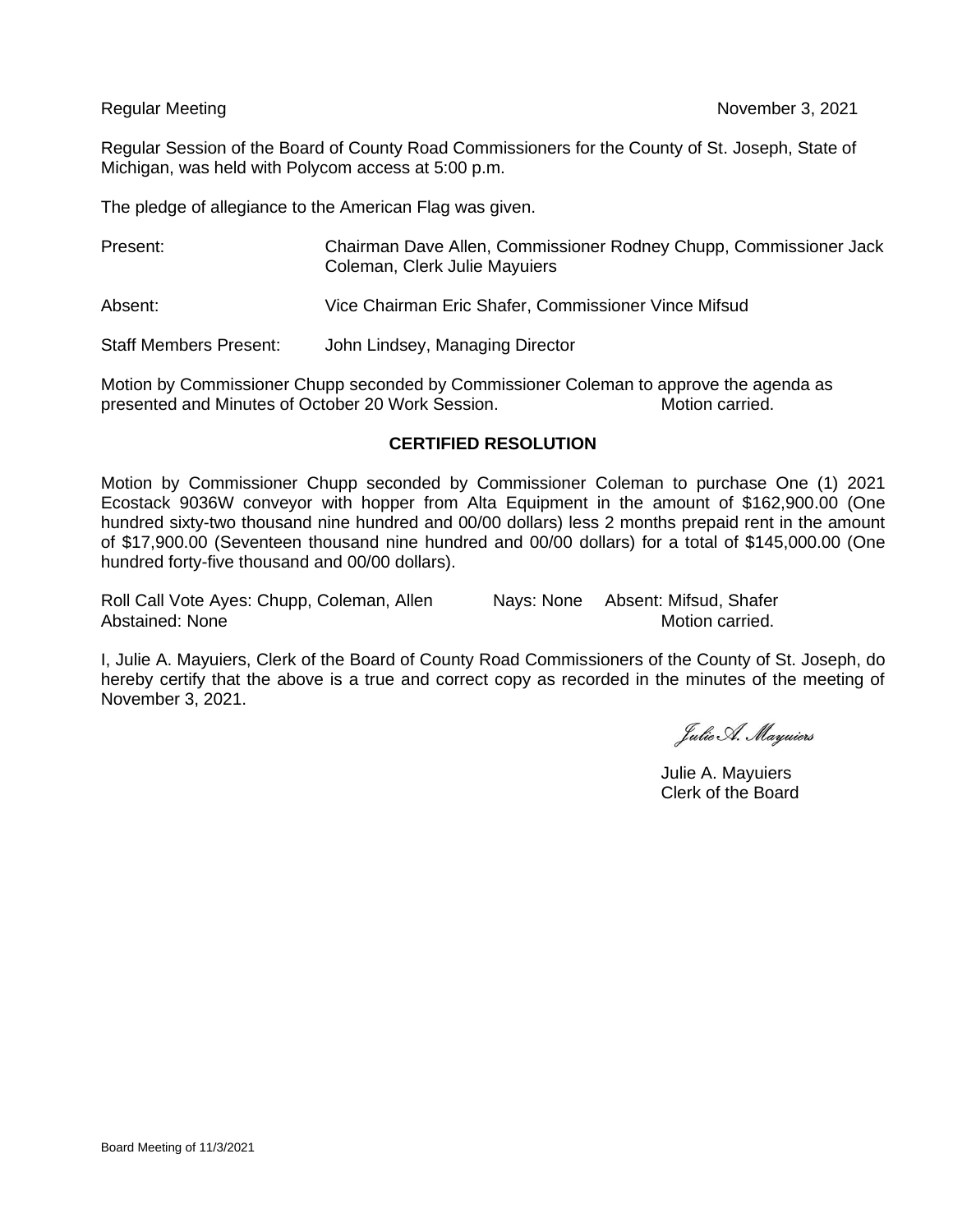### **CERTIFIED RESOLUTION**

Motion by Commissioner Coleman seconded by Commissioner Chupp to approve the PPO12, PPO15, HSA Plans (2) with the 80/20 method of Public Act 152 option for SEIU and Management employees for the January 1, 2022, renewal.

Roll Call Vote taken: Ayes: Chupp, Coleman, Allen Nays: None Absent: Mifsud, Shafer Abstained: None Motion carried.

I, Julie A. Mayuiers, Clerk of the Board of County Road Commission of the County of St. Joseph, State of Michigan, hereby certify that the above is a true and correct copy as recorded in the minutes of the meeting of November 3, 2021.

Julie A. Mayuiers

Julie A. Mayuiers Clerk of the Board

### **MOTION**

Motion by Commissioner Coleman seconded by Commissioner Chupp to rescind the Policy of St. Joseph County Road Commission Guidelines & Regulations Governing the Use of Time Clocks and Record Keeping dated July 1, 2006. Notion carried. Motion carried.

## **MOTION**

Motion by Commissioner Coleman seconded by Commissioner Chupp to adopt the following Policy & Regulations Governing the Use of Time Clocks and Record Keeping. Motion carried.

#### ST. JOSEPH COUNTY ROAD COMMISSION POLICY & REGULATIONS<br>GOVERNING THE USE OF TIME CLOCKS AND RECORD KEEPING

1. It shall be the employee's responsibility to clock in at the regular scheduled start time and to clock out at the regular scheduled stop time. Failure to do so will subject the employee to disciplinary action following Article 8 of the Contract.

2. For payroll purposes, the workday will be segmented into fifteen (15) minute increments. receive overtime, pay for any 15-minute increment, the employee must have been clocked in for a minimum of eight (8) minutes of the 15-minute increment

3. An employee clocking in early will not be paid for time prior to the regular scheduled starting time unless overtime has been approved as determined by the employee's Foreman.

4. An employee clocking out late will not be paid for time after the regular scheduled stop time unless overtime has been approved as determined by the employee's Foreman

5. An employee who does not clock in by his regular scheduled starting time shall be considered tardy for work and will be subject to disciplinary action. An employee who is tardy three (3) times in any twelve (12) month period will receive discipline following Article 27 (g) of the contract. An employee who already has disciplinary steps on file, would follow the appropriate level of step(s). Each additional tardy in a 12-month period will receive the step of discipline. The same applies to an employee who does not clock in or out on the time clock

6. Time clocks will not be utilized in the case where an employee goes directly to the job site from his home, after hours, to remove a limb from the roadway, etc. If the employee reports to the garage for atter-hours emergency call-in, the time dock shall be used to punch-in and out, and if additional time is necess

By: BOARD OF COUNTY ROAD COMMISSIONERS<br>A COFTHE COUNTY OF ST. JOSEPH

Chairman 61. C D. Chupp, Membe  $\rightarrow$ 

Jack D. Coleman, Member

Eric B. Shafer, Vice Chairman

Vincent J. Mifsud, Member

Adopted Date: November 3, 2021

Previously Policy Rescinded: November 3, 2021

Effective Date: November 3, 2021